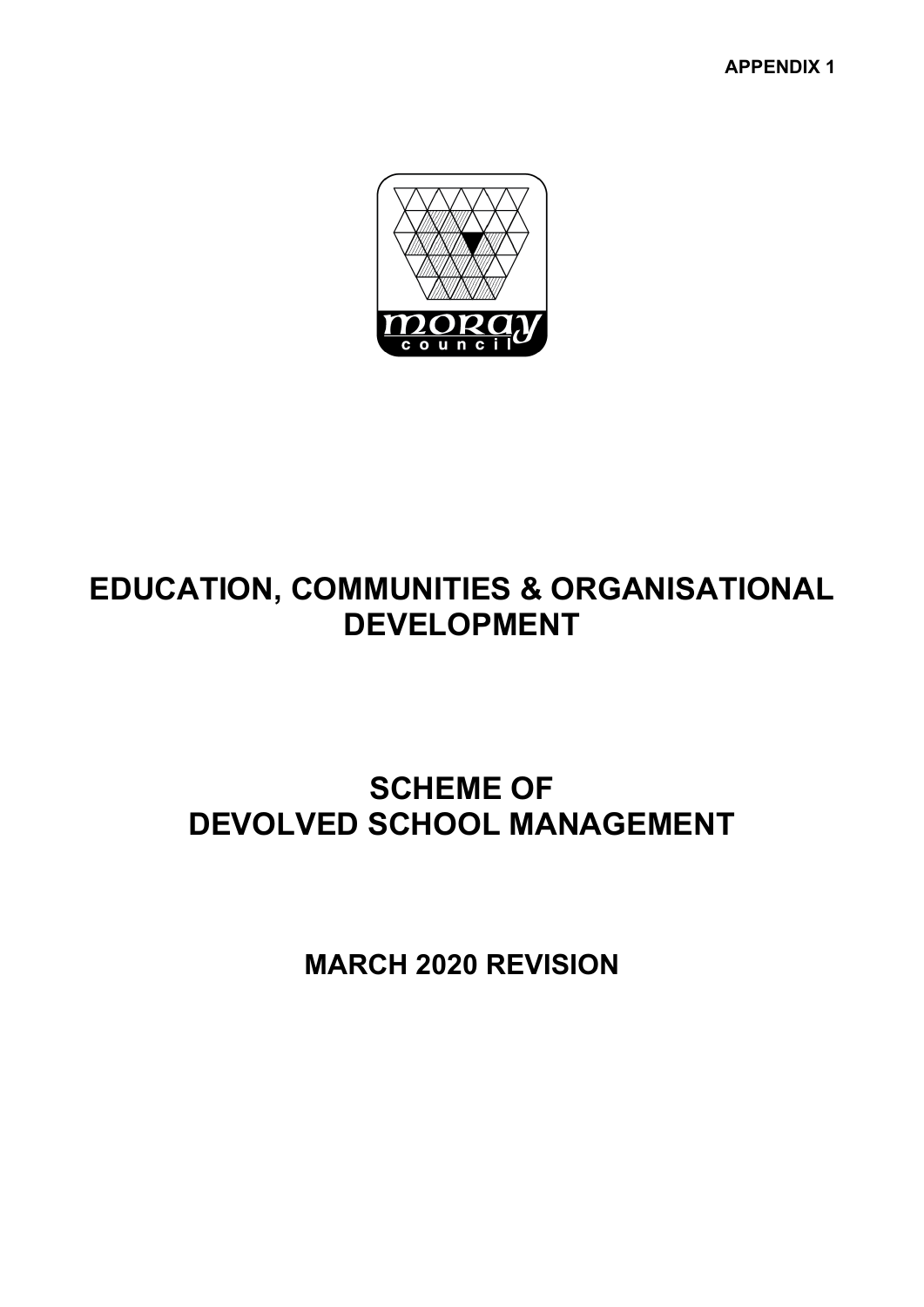# **PART A THE SCHEME**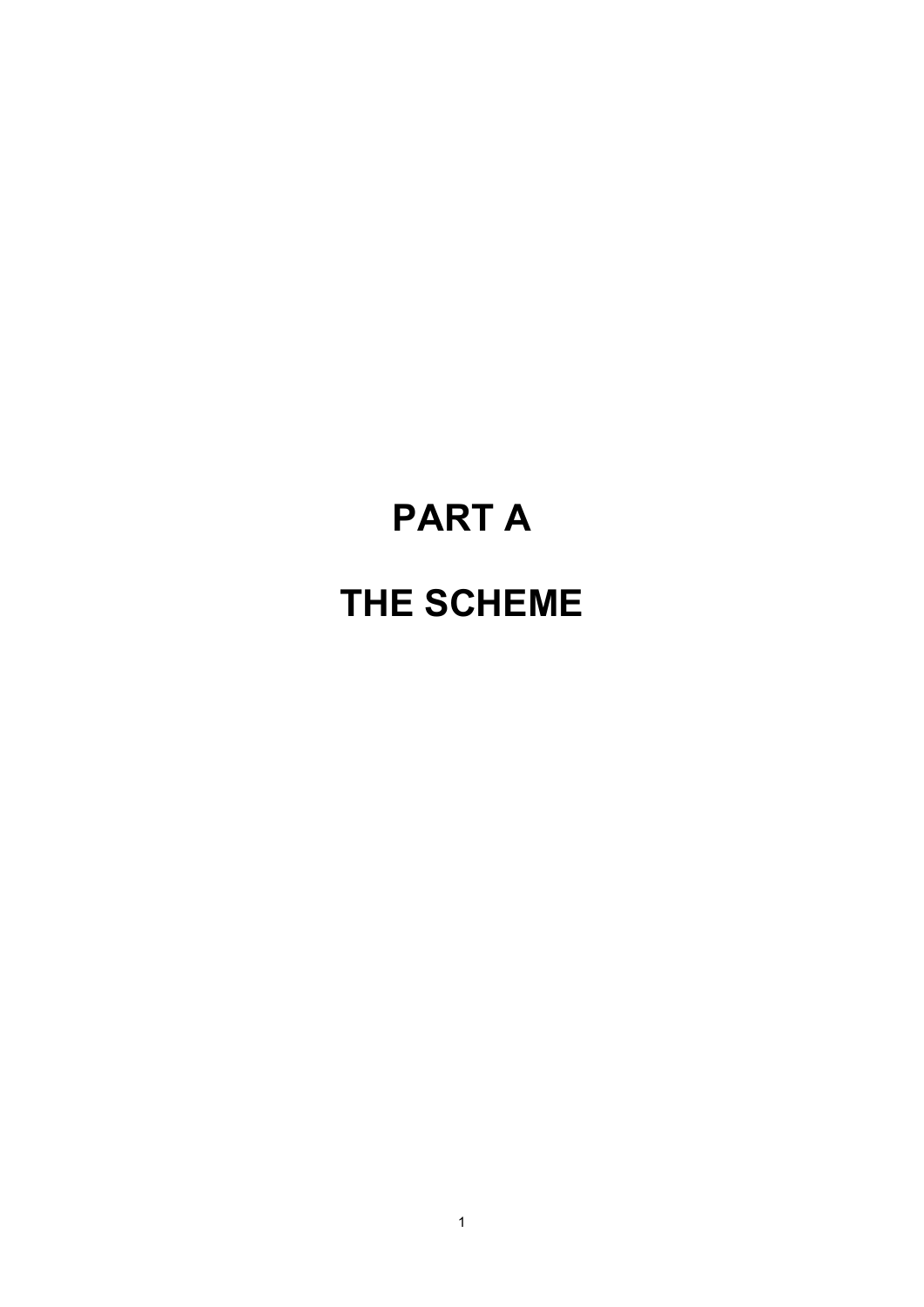# **REVISED SCHEME OF DEVOLVED SCHOOL MANAGEMENT**

# **PART A**

# **1. Introduction**

- 1.1 Moray Council is committed to providing a high quality education to all pupils attending local authority schools in Moray.
- 1.2 The Council holds the view that within the policy parameters set by Moray Council, decisions about the management of schools will, wherever possible, be taken at school level.
- 1.3 Devolved School Management is seen as an opportunity for individual schools to target resources more precisely in seeking to achieve agreed objectives within the overall context of Moray Council's Best Value strategy. Devolved budgets provide the core funds which schools will use to address current and relevant national and local priorities.
- 1.4 It is recognised that if a scheme of Devolved Management is to continue to provide the basis for the successful operation of schools then it will have to change and adapt to changing circumstances and to new information.
- 1.5 This scheme of Devolved Management will, therefore, be reviewed regularly, not less than once every 3 years, and amended in the light of experience and changing circumstances. This review to be undertaken by a group representative of all stakeholders.

# **2. Basic Principles**

- 2.1 Devolved School Management will be applied in a manner which meets the needs and suits the circumstances of the Moray community and will be firmly based upon the aims for Education, Communities & Organisational Development endorsed by Moray Council.
- 2.2 It is recognised that increasingly, the key decisions for the promotion and enhancement of the quality of learning and teaching are taken at school level. In recognition of this, Moray Council will endeavour to maximise the devolution of funding to schools.
- 2.3 The responsibility for securing the adequate and efficient provision of education and for raising standards in the quality of education within Moray lies with the Authority. Head Teachers, as line managers, are therefore directly accountable to the Authority in their task of managing their schools and should exercise their devolved management responsibilities in a manner consistent with the Authority's responsibilities. The monitoring of Devolved School Management (DSM) will be a central element of the quality improvement mechanisms employed by Education, Communities & Organisational Development.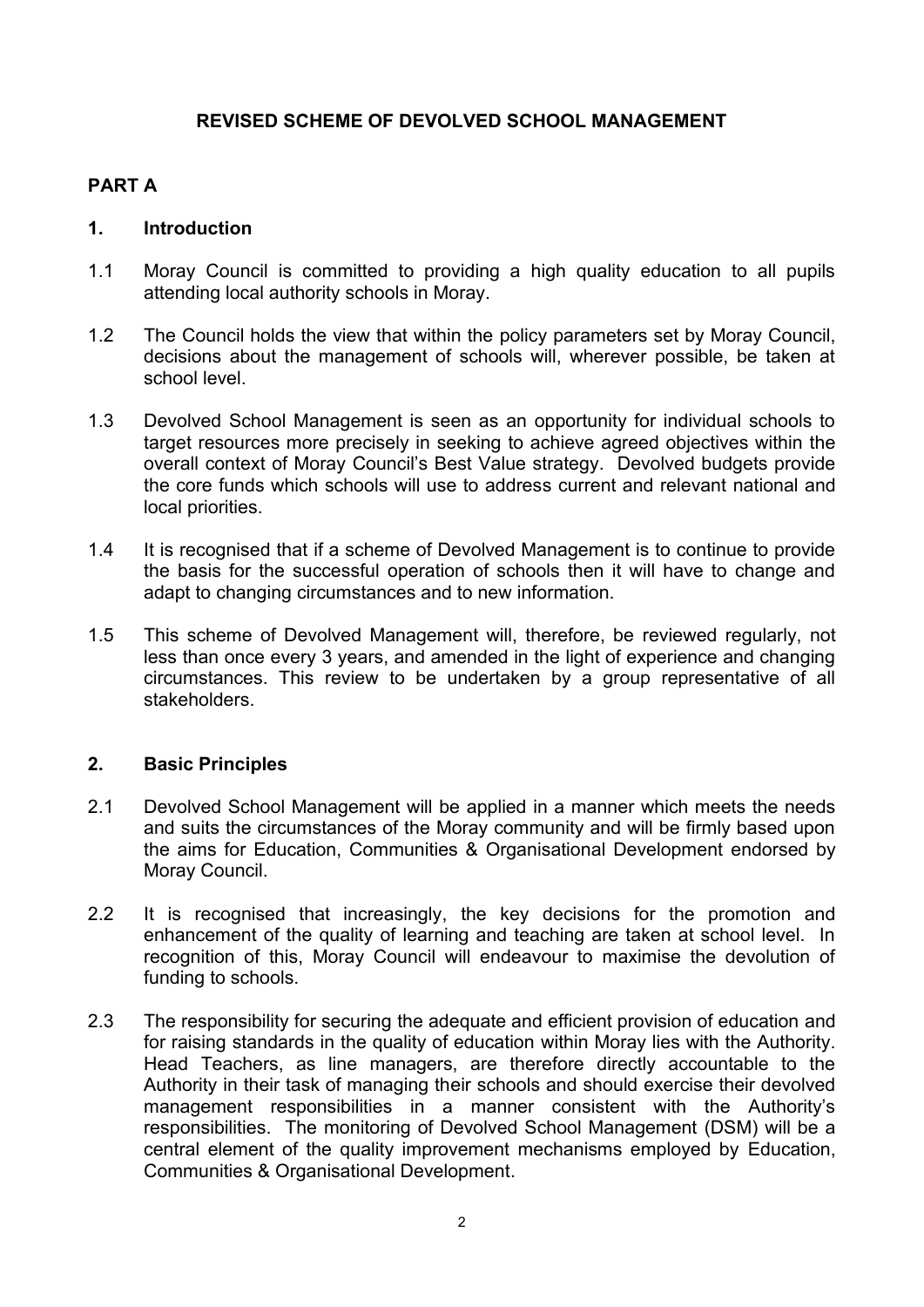- 2.4 In relation to the above, the major roles for the central Education, Communities & Organisational Development Team will be strategic planning, resource management, quality improvement and co-ordination of support.
- 2.5 In line with the broad strategy of Moray Council, appropriate weighting will be identified within the scheme where need cannot be readily responded to on a formula basis.
- 2.6 The determination by Moray Council to maximise decision making at school level is reinforced by the recognition that financial planning by schools is an integral part of meaningful improvement planning.
- 2.7 Within the scheme of devolution, schools must adhere to national and local agreements in such areas as class sizes, staff structures, length of school day, etc.
- 2.8 The integrity of financial recording by each establishment is central to DSM and any breach will be investigated by Internal Audit.

# **3. General**

- 3.1 Budgets and resources will be allocated by methods which are clearly stated both centrally and at establishment level.
- 3.2 Pupil numbers will be the major factor in determining budget allocations. Account will also be taken of individual circumstances which may not be capable of adequate determination by a simple roll-based formula.
- 3.3 Schools can use resources outwith the financial year for which they were initially allocated. Establishments may carry forward an underspend up to a maximum of 2.5% of the devolved budget. In addition, an overspend of up to 2.5% of the devolved budget can also be carried forward. (see Financial Regulations).
- 3.4 Monitoring statements will be provided to schools by Financial Services on a monthly basis. Head Teachers are expected to scrutinise these statements closely and monitor them in line with their actual school position at any given time. Head Teachers are also expected to undertake regular accurate spending projections to ensure compliance with the 2.5% annual limit for over/underspends.
- 3.5 Should any monitoring processes identify concerns regarding the school budget position, then supportive measures will be put in place by the Head of Education (Chief Education Officer) in partnership with Financial Services, to ensure that the budget is managed appropriately. This may, in certain circumstances, mean that approval for the Head Teacher to incur expenditure is restricted by the Head of Education (Chief Education Officer) for a period of time until both he/she and Financial Services are confident that appropriate budget/spending plans and controls are in place to ensure compliance within the parameters of the scheme.
- 3.6 There will be minimal restrictions on virement permitted between budget allocations. (See Financial Regulations).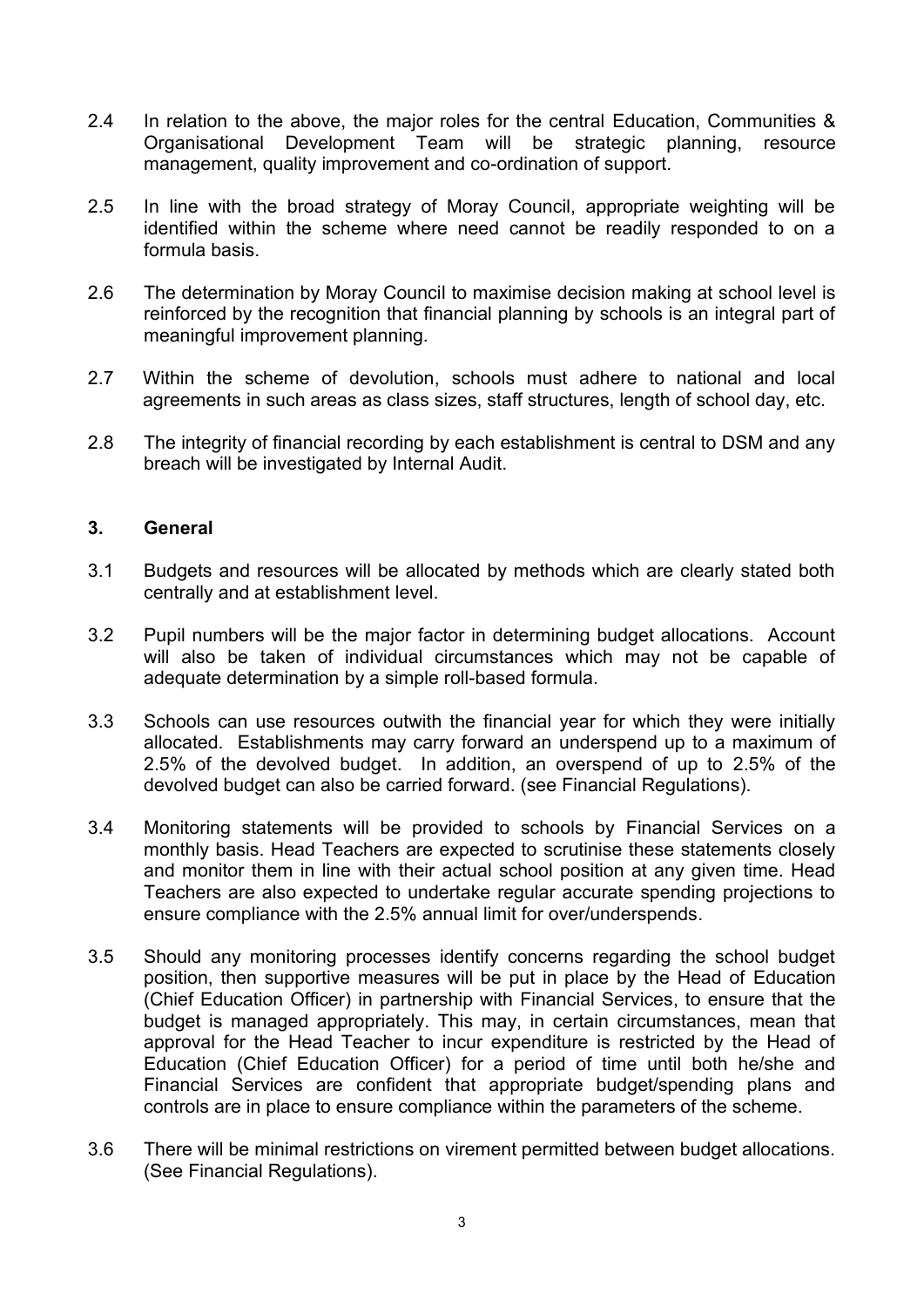- 3.7 The Head of Education (Chief Education Officer) will give due consideration to providing financial support to Schools faced with exceptional staffing circumstances.
- 3.8 Responsibility for decision making is devolved to the Head Teacher. Planning and consultation are critical features of decision making and Head Teachers are expected to engage in appropriate consultation with staff and the Parent Council, where one exists. Schools will be required to produce a School Improvement Plan which will inform spending priorities and decisions.
- 3.9 Head Teachers should seek advice and support from Financial Services as necessary. Quality Improvement Officers may also undertake further monitoring and evaluation of the use of budgets as appropriate.
- 3.10 The operation of the scheme is intended to generate the minimum possible administrative demands on schools and the Council.

# **4. School Level Expenditure**

- 4.1 In the construction of a scheme of Devolved School Management, it is necessary to define:
	- o Which areas of budget are to be excluded from the scheme;
	- o Which areas of the budget form the School Level Expenditure.
- 4.2 The total Moray Council Education budget includes items which are specifically not devolved to schools in the original Scottish Office (SOEID) guidelines, and parts of the service which are not related to statutory school provision. These items are excluded from the School Level Expenditure, eg pre-school.

# 4.3 **Areas of Budget Excluded from the Scheme**

- o Capital Programme/PPP/PFI Costs
- o Capital charges and depreciation arising from Revenue Budget
- o School meals
- o Cleaning contract
- o Clothing and footwear grants
- o Sanitary Products
- o Home to school transport
- o Premature retirement costs
- o Most redundancy costs\*
- o Psychological services
- o Major elements of Additional Support Needs (eg Staffing teaching and Support Staff; Central Support Services including Hearing Impaired, Visually Impaired, Early Years Language Support etc.)
- o Grounds Maintenance
- o Expenditure supported by Central Government

\*Head Teachers should consult with the Business Support Unit in relation to their potential liability for any posts created through change management procedures.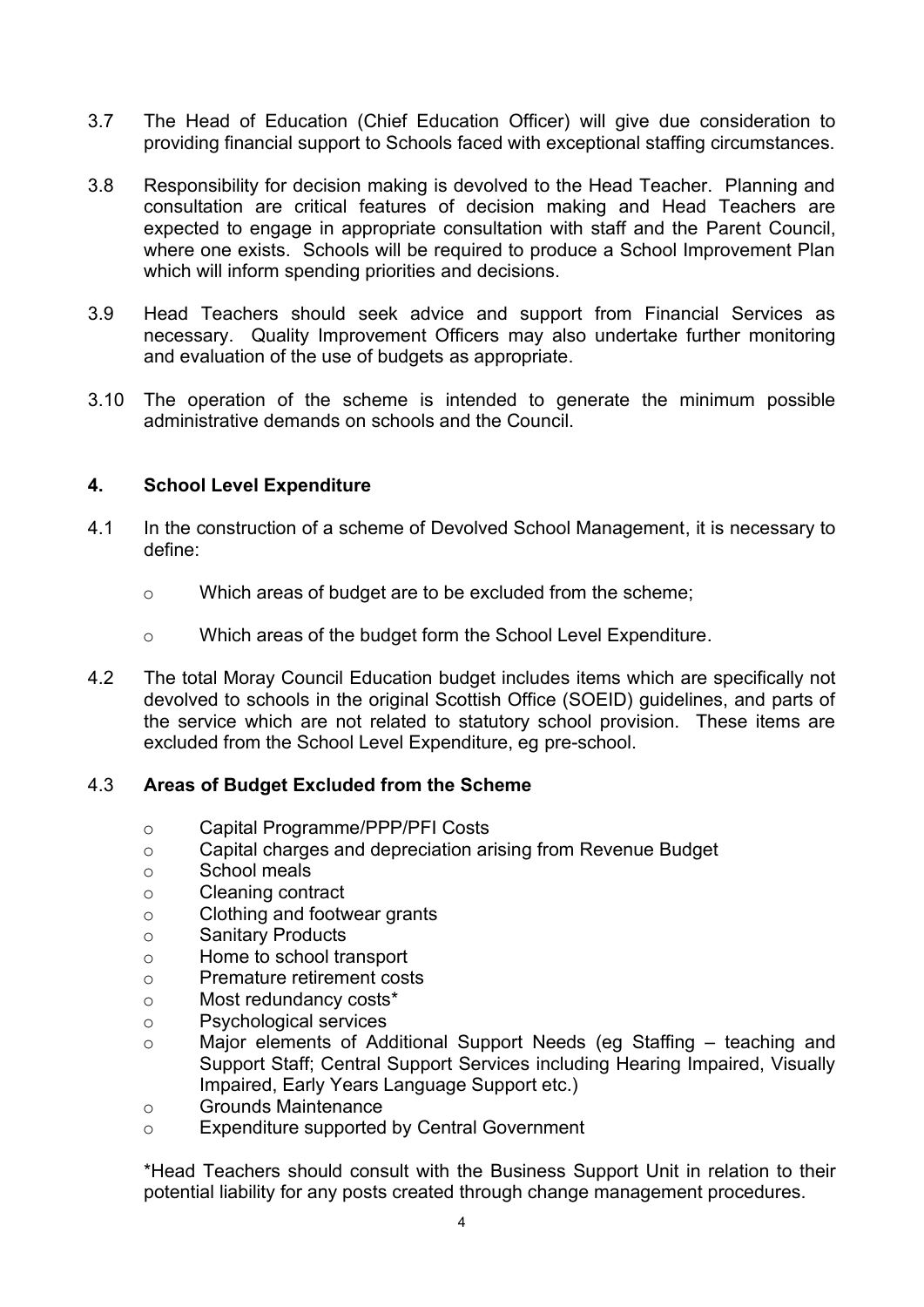# 4.4 **School Level Expenditure not Devolved**

Within the School Level Expenditure, certain elements of expenditure are more appropriately retained and administered centrally by the Authority rather than devolved to schools.

These elements are summarised below:

- o Long-term supply cover for teaching staff sickness
- o Supply cover for teaching staff maternity leave
- o Supply cover other (JPs, Trade Union duties etc)
- o Repairs and maintenance landlord responsibilities
- o Property Insurance
- o Elements of Health and Safety
- o Education, Communities & Organisational Development Central Services
- o Music Instruction Service
- o Janitorial travel and uniforms
- o Parent Council Expenditure (devolved to Parent Councils)
- o Examination Fees

# 4.5 **School Level Expenditure Devolved to Head Teachers**

The following areas of budget are devolved to Head Teachers:

o **Employee Costs** including:

Teachers, supply cover (for under 145 primary schools the first 15 days of sickness cover are funded by the school, all other primary and secondary schools fund the first 20 days), clerical staff, technicians, janitorial staff (excluding PPP schools) and school support staff

# o **Property Costs** including:

Tenant repairs and maintenance (excluding PPP schools), energy costs and cleaning materials

# o **Administrative Costs** including:

Telephones, postage, travel, staff and curriculum development and school resources.

# **5. Financial Regulations**

See Part B.

# **6. Detailed Formulae for Budget Allocation**

See Part C.

# **7. Property Service Level Agreement**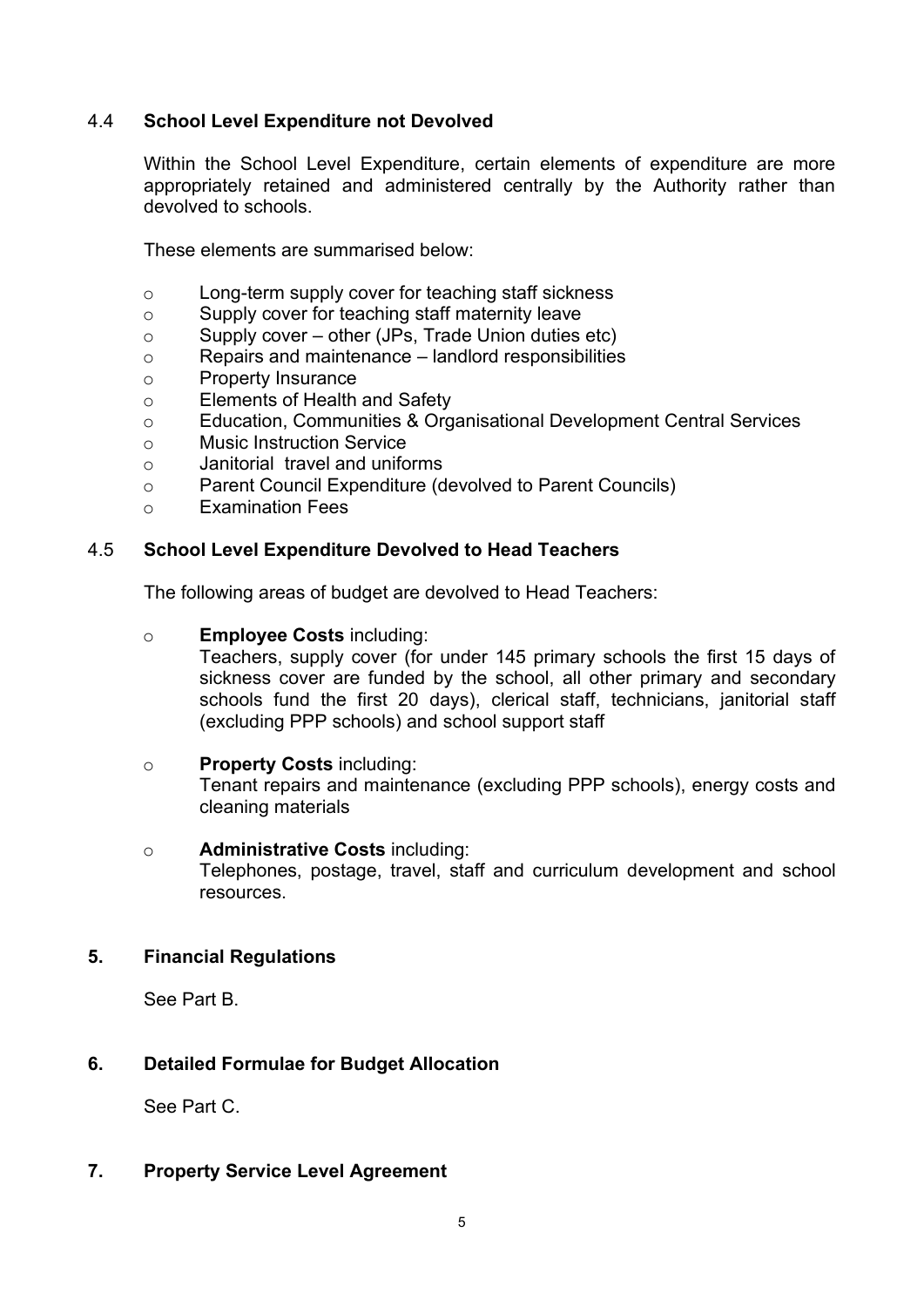Copies available in all establishments.

# **8. Breaches of the regulations.**

Any Head Teacher who breaches the Scheme's regulations may have devolved management responsibilities and facilities removed. In these circumstances the budget will be managed centrally by the Head of Education (Chief Education Officer) or his/her representative until such time as the situation is resolved to the satisfaction of the Head of Education (Chief Education Officer), Accountancy and, if necessary, Internal Audit.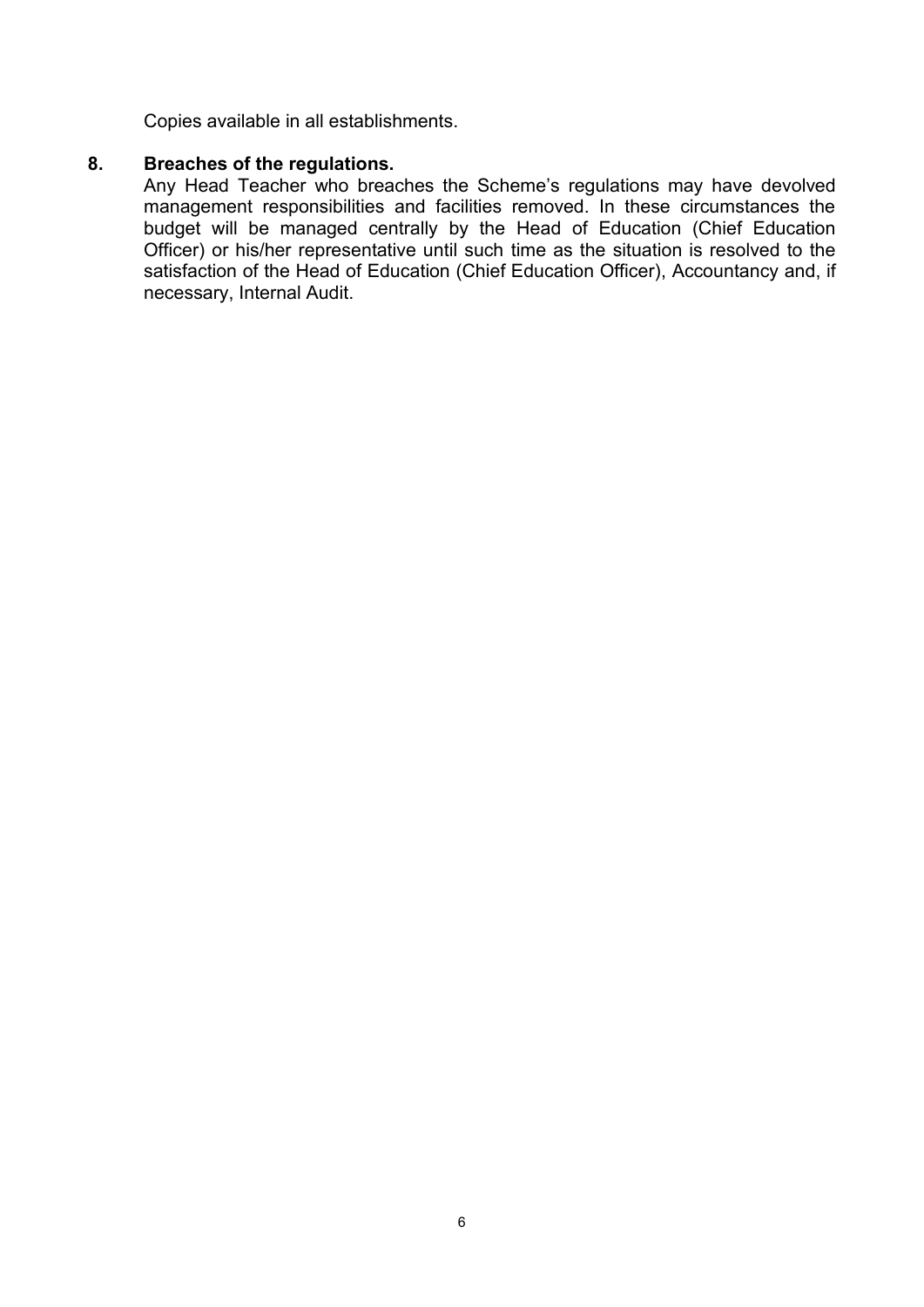# **PART B**

# **FINANCIAL REGULATIONS (Copies in all establishments)**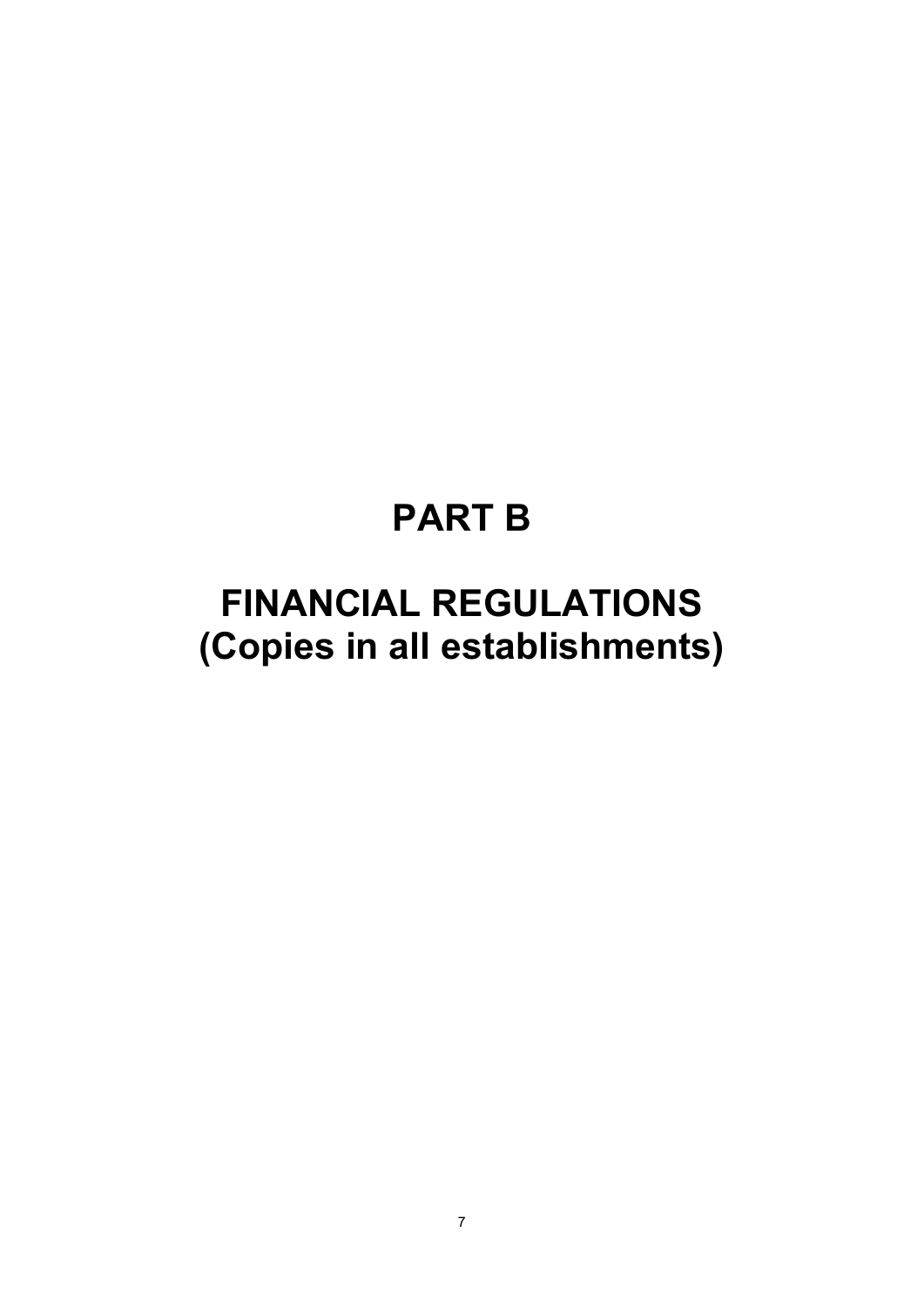# **PART C**

# **DETAILED FORMULAE FOR BUDGET ALLOCATION**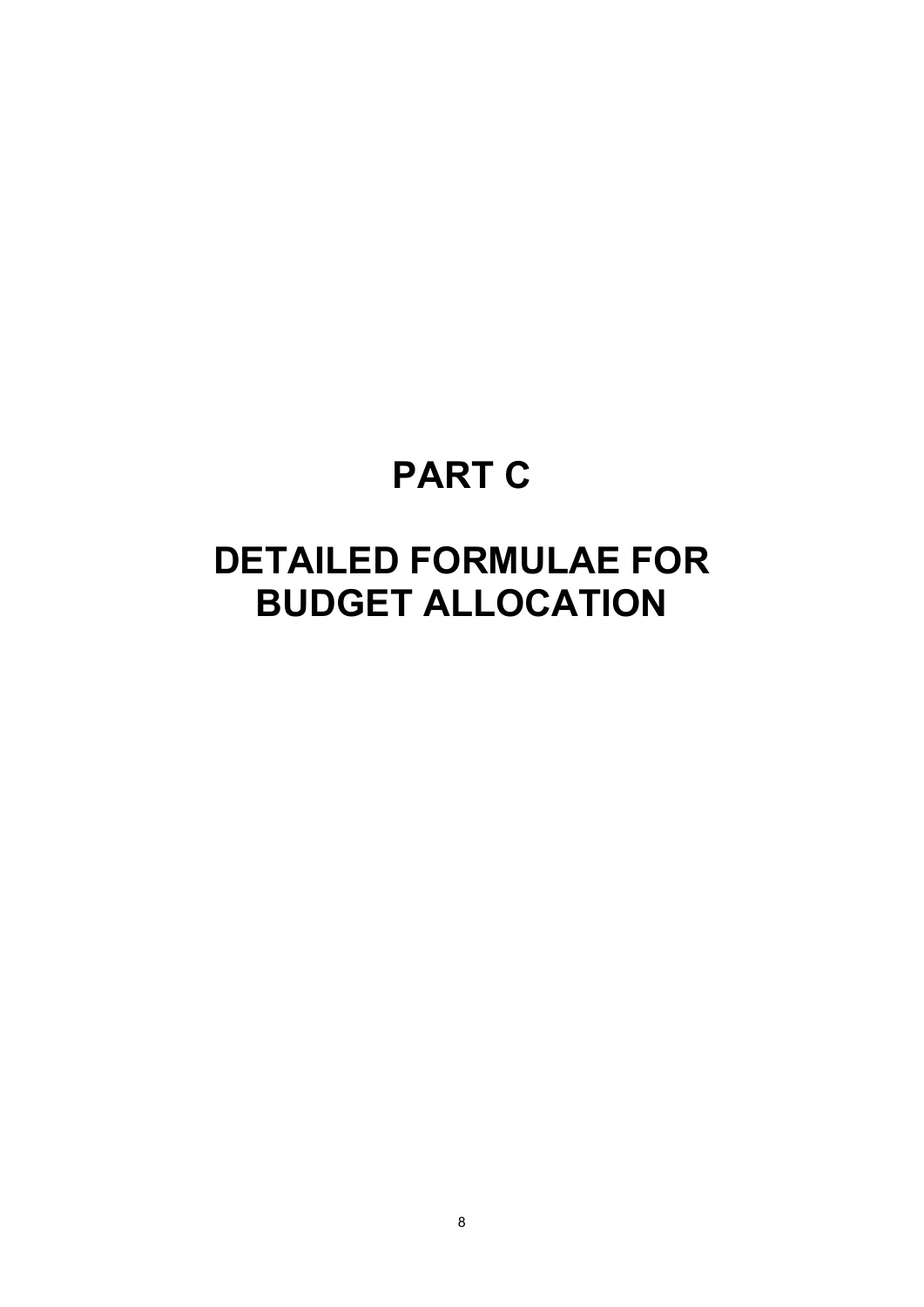# **Primary Devolved School Budget**

# **Employee Costs - Teaching**

See Appendix I for Schools with no ASN Base See Appendix II for Schools with an ASN Base See Appendix III for Paired Schools

Probationary funding = Probationary funding fte x unpromoted minimum basic scale

Supply Teachers = 1.125% of core fte x Maximum Basic Scale

# **Employee Costs – Non Teaching**

**SJC** 

### **Admin Support:**

APTC = 0.275 x Grade 5 (47 weeks) +(Y hrs x core fte x Grade 5 hourly rate) +( Z hrs x Roll (incl. ESF count) x Grade 5 Hrly Rate) Where  $Y = 14.4$ Where  $Z = 5.245$ 

# **Lunchtime/Playground Supervisors**:

Supervisors – Allocation based on school roll for 45.88 weeks at Grade 2.

| <b>Roll</b>            | <b>Playground supervisor</b><br>hours | <b>Lunchtime supervisor</b><br>hours | <b>Total Hours</b> |
|------------------------|---------------------------------------|--------------------------------------|--------------------|
| $0 - 70$               |                                       | 7.5                                  | 14.5               |
| 71-100                 |                                       |                                      |                    |
| 101-200                |                                       | 17.5                                 | 24.5               |
| 201-350                |                                       | 25                                   | 32                 |
| $\frac{351-450}{451+}$ |                                       | 30                                   | 37                 |
|                        |                                       | 35                                   |                    |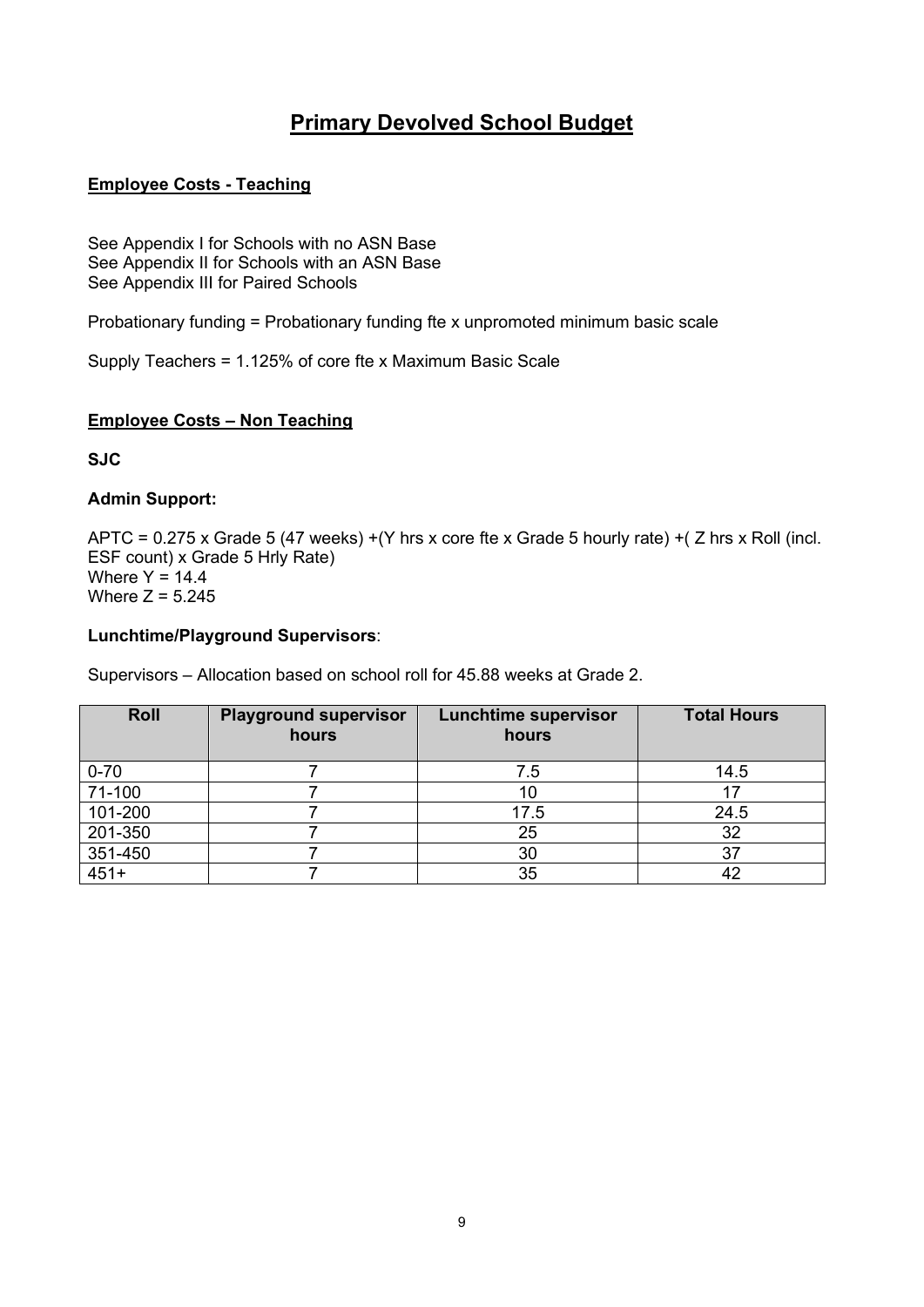**Classroom Assistants** – Allocation based on school roll as seen on the table below where 1fte = 25 hours per week for 45.88 weeks at Grade 2.

| Roll     | <b>Classroom Assistants</b> |
|----------|-----------------------------|
| $1 - 19$ |                             |
| 20-144   | 0.5                         |
| 145-198  |                             |
| 199-279  |                             |
| 280-387  | 1.5                         |
| $388 +$  |                             |

# **SJC Technicians**

Janitors - Budget per agreed staffing level

### **Employee Cost Super/NI**

| <b>Employee Cost Super/NI</b>      | No carry forward  |
|------------------------------------|-------------------|
| Superannuation                     | % of salary costs |
| National Insurance                 | % of salary costs |
| <b>Teaching Superannuation</b>     | % of salary costs |
| <b>Teaching National Insurance</b> | % of salary costs |
|                                    |                   |

#### **Property Costs Devolved**

#### **Rents and Rates:**

Based on actual costs – No carry forward

### **Repairs and Maintenance:**

Allocated a fixed basic amount plus additional allocation based on roll numbers and area of the school:

Budget =  $EJ + EKX + ELY$ <br>Where  $J$  250 Where J  $K$  2<br>L 1.  $L$  1.1<br>X roll roll number Y area of school

# **Energy Costs:**

Based on an average of 3 years actual expenditure

# **Cleaning Materials:**

Budget =  $EM + (EN \times roll (Primary + Nursery))$ <br>Where:  $M = 51.25$  $M = 51.25$  $N = 2.35$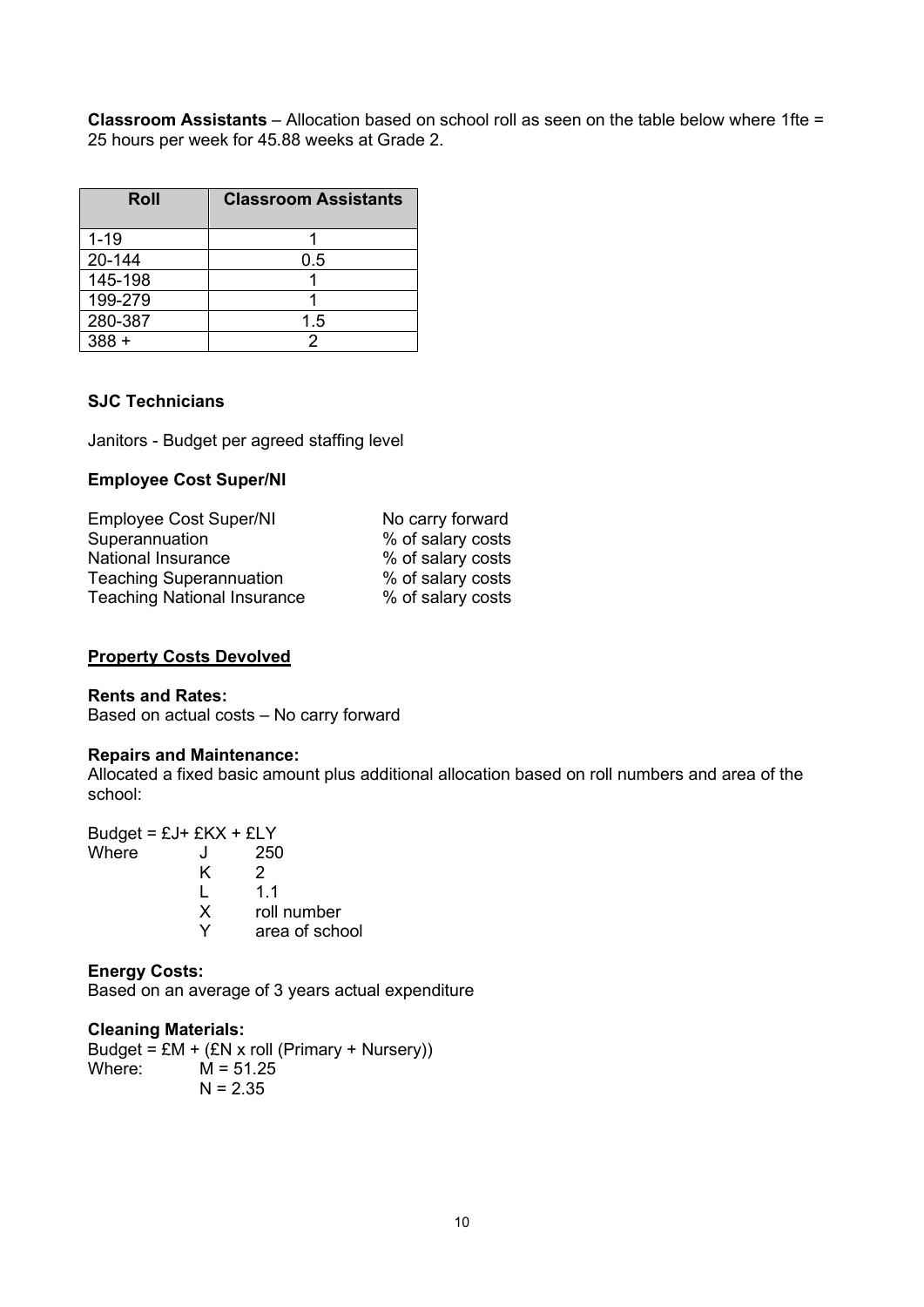#### **Supplies and Services**

#### **Equipment and furniture:**

Budget =  $EP + (EQ \times \text{primary roll})$ <br>Where:  $P = 211.00$  $P = 211.00$  $Q = 1.50$ 

### **Travel and Plant – Devolved**

**Travel:**  Weighted amount per school + (E x core fte) Where:  $E = 20.0$ 

# **Administrative Costs – devolved**

#### **Telephones:**

Basic allocation contributed towards line rental and alarm costs plus an amount per pupil to cover call charges and maintenance contracts

Budget = £A +  $(EB \times \text{Roll (Primary + Nurserv)})$ Where:  $\overline{A} = 360$  $B = 2.29$ 

#### **Postages:**

Basic allocation plus an amount per pupil

Budget = £C + (£D x primary roll)<br>Where:  $C = 90$  $Where:$  $D = 0.35$ 

# **Curriculum and staff development:**

Budget = F (fixed amount per school) + (G x core FTE)<br>Where:  $F = 200$  $F = 200$  $G = 90$ 

# **School Resources:**

Basic allocation plus an amount per school

Budget =  $EI + (EH \times Primary$  roll) Where:  $H = 27.54$  $I = 1059.43$ 

#### **ASN Per Capita:**

Budget =  $EJ \times ASN$  Teaching FTE<br>Where  $J = 310$  $J = 310$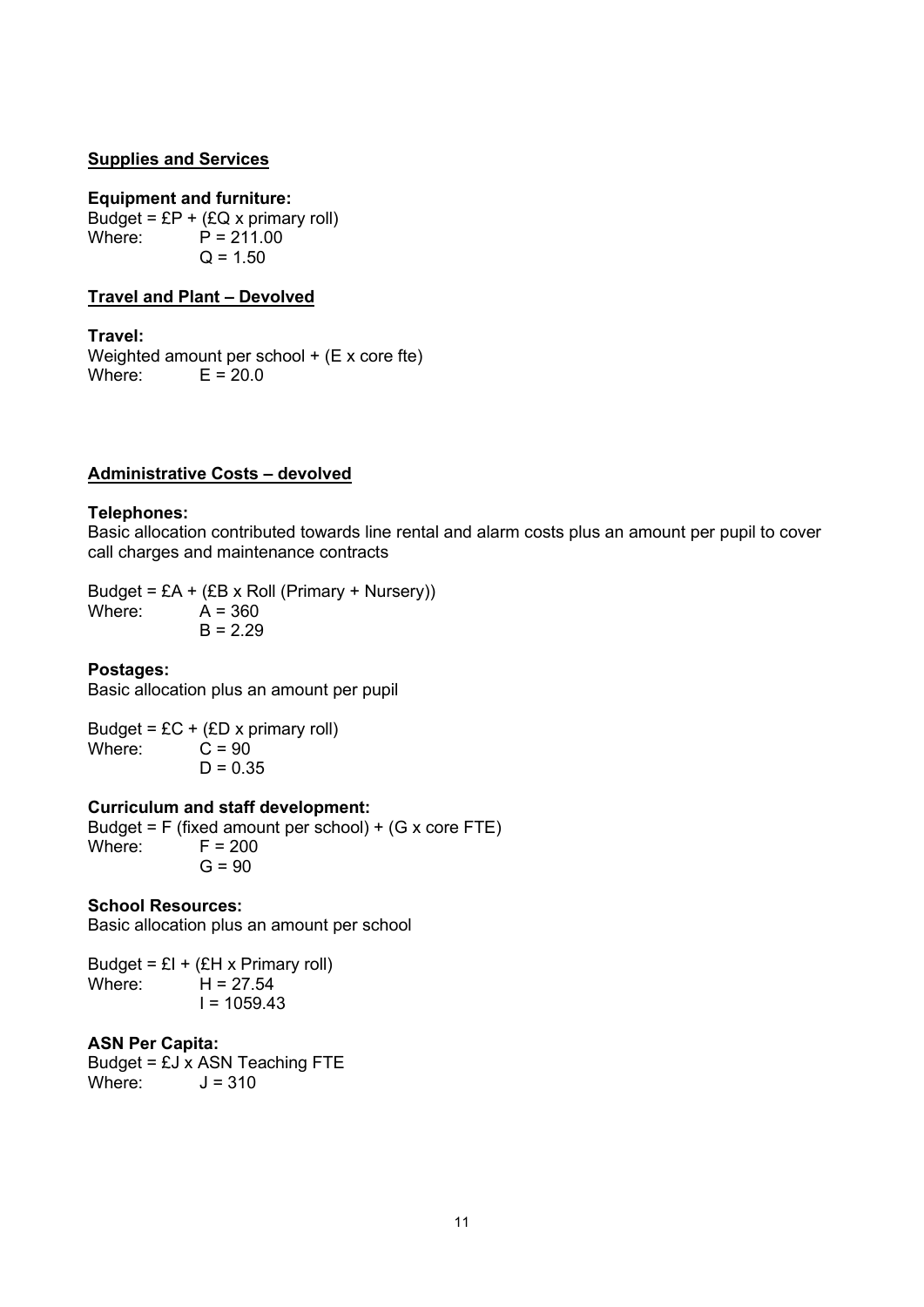# **Secondary Devolved School Budget**

# **Employee Costs Teaching:**

Total Staff Points calculation by formula 1235.2 +  $(6.1062* \times$  roll) \*pay award % applied each year

# **NB Changes in school roll will directly impact the total staff points available.**

Staff points converted to salary applicable to scale points utilised.

# **Promoted Staff:**

Points utilised based on fte and grade of promoted staff in post

# **Unpromoted Staff:**

fte = (Total staff points – staff points utilised for promoted staff)/100

# **NB If, as a result of job sizing, changes are made to promoted staff grades, this will have a direct impact on the unpromoted staff budget available.**

# Unpromoted salary budget = fte x Maximum Basic Scale *Subject to adjustment to reflect actual salaries of staff in post*

Unpromoted Teachers

| <b>Salary Scale Point</b> | <b>Staffing Point</b> |
|---------------------------|-----------------------|
|                           | 10C                   |

Principal Teachers

| <b>Salary Scale Point</b> | <b>Staffing Point</b> |
|---------------------------|-----------------------|
|                           | 109                   |
|                           | 114                   |
|                           | 118                   |
|                           | 123                   |
|                           | 127                   |
|                           | 132                   |
|                           | 136                   |
|                           | 141                   |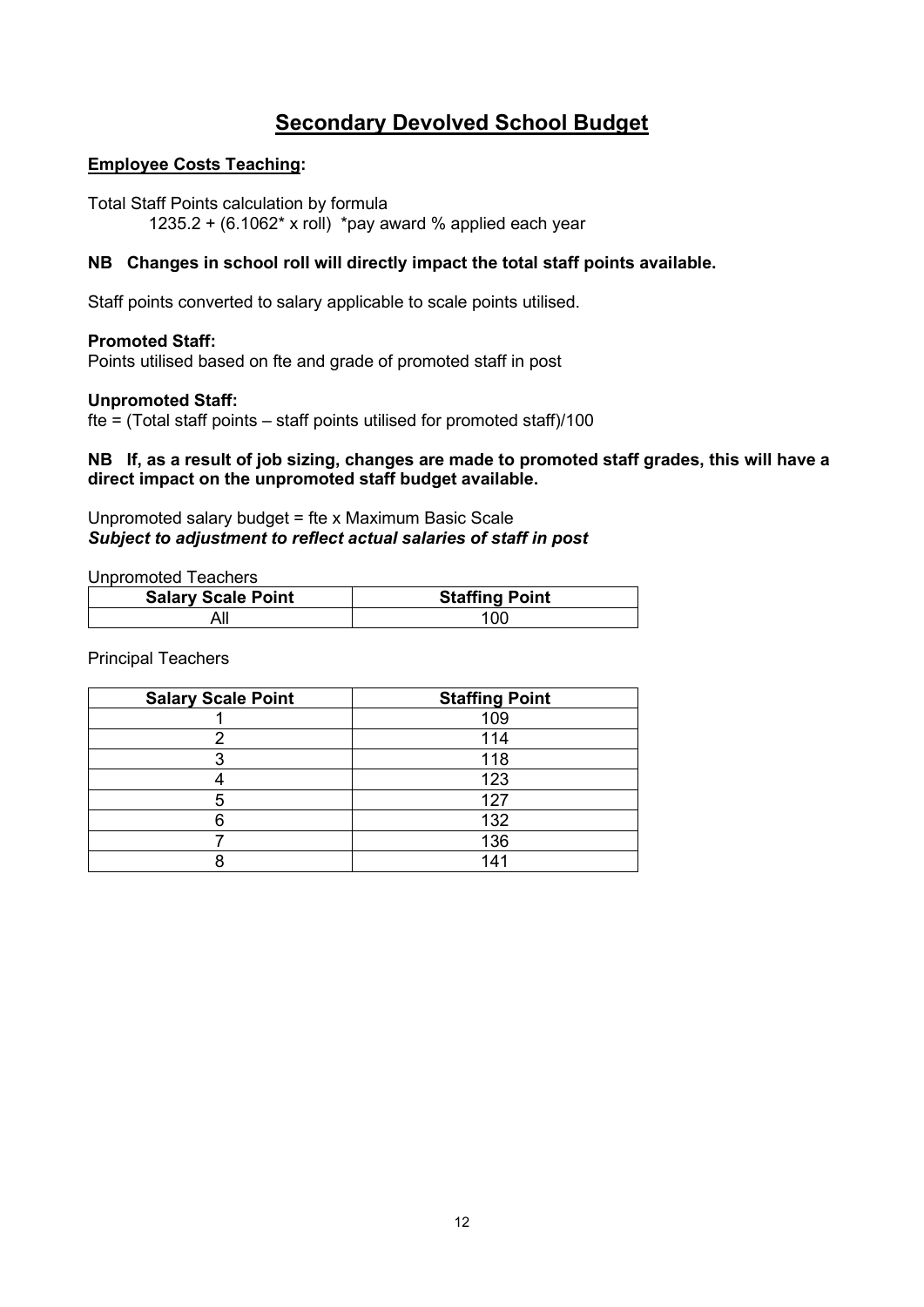| Bepale and ricad readriere<br><b>Salary Scale Point</b> | <b>Staffing Point</b> |
|---------------------------------------------------------|-----------------------|
|                                                         | 124                   |
| $\overline{2}$                                          | 127                   |
| 3                                                       | 132                   |
| $\overline{\mathbf{4}}$                                 | 136                   |
| 5                                                       | 140                   |
| 6                                                       | 144                   |
| 7                                                       | 149                   |
| 8                                                       | 153                   |
| 9                                                       | 157                   |
| 10                                                      | 161                   |
| 11                                                      | 168                   |
| 12                                                      | 175                   |
| 13                                                      | 182                   |
| 14                                                      | 189                   |
| 15                                                      | 199                   |
| 16                                                      | 210                   |
| 17                                                      | 220                   |
| 18                                                      | 231                   |
| 19                                                      | 241                   |

# Depute and Head Teachers

### **Probationary Teachers:**

Budget = Probationary funding fte x Probationer teacher salary

# **Supply Teachers:**

Budget = 1.5% of core fte x Maximum Basic Scale (MBS)

# **Employee Costs SJC**

#### **Admin Support:**

Budget = 1 Grade  $8 + 1$  Grade  $4 + X$  hrs x (Roll + ESF count) x Grade 3 hourly rate Where  $X = 7.94$ 

# **SJC Technical**:

Janitors - Budget based on agreed staff complement

| Technicians – If roll $>599$ , $(3 \times Gd6) + (1.44 \text{ hrs} \times Gd 3 \text{ hourly rate} \times \text{roll})$ |
|-------------------------------------------------------------------------------------------------------------------------|
| $\leq$ 599, (2 x Gd 6) + (3 hrs x Gd 3 hourly rate x roll)                                                              |

| Librarians – If roll | >599, 0.6 fte at Gd 8 |
|----------------------|-----------------------|
|                      | ≤599, 0.4 fte at Gd 8 |

### **Employee Costs Super/NI**

| <b>Employee Cost Super/NI</b>      | No carry forward  |
|------------------------------------|-------------------|
| Superannuation                     | % of salary costs |
| National Insurance                 | % of salary costs |
| <b>Teaching Superannuation</b>     | % of salary costs |
| <b>Teaching National Insurance</b> | % of salary costs |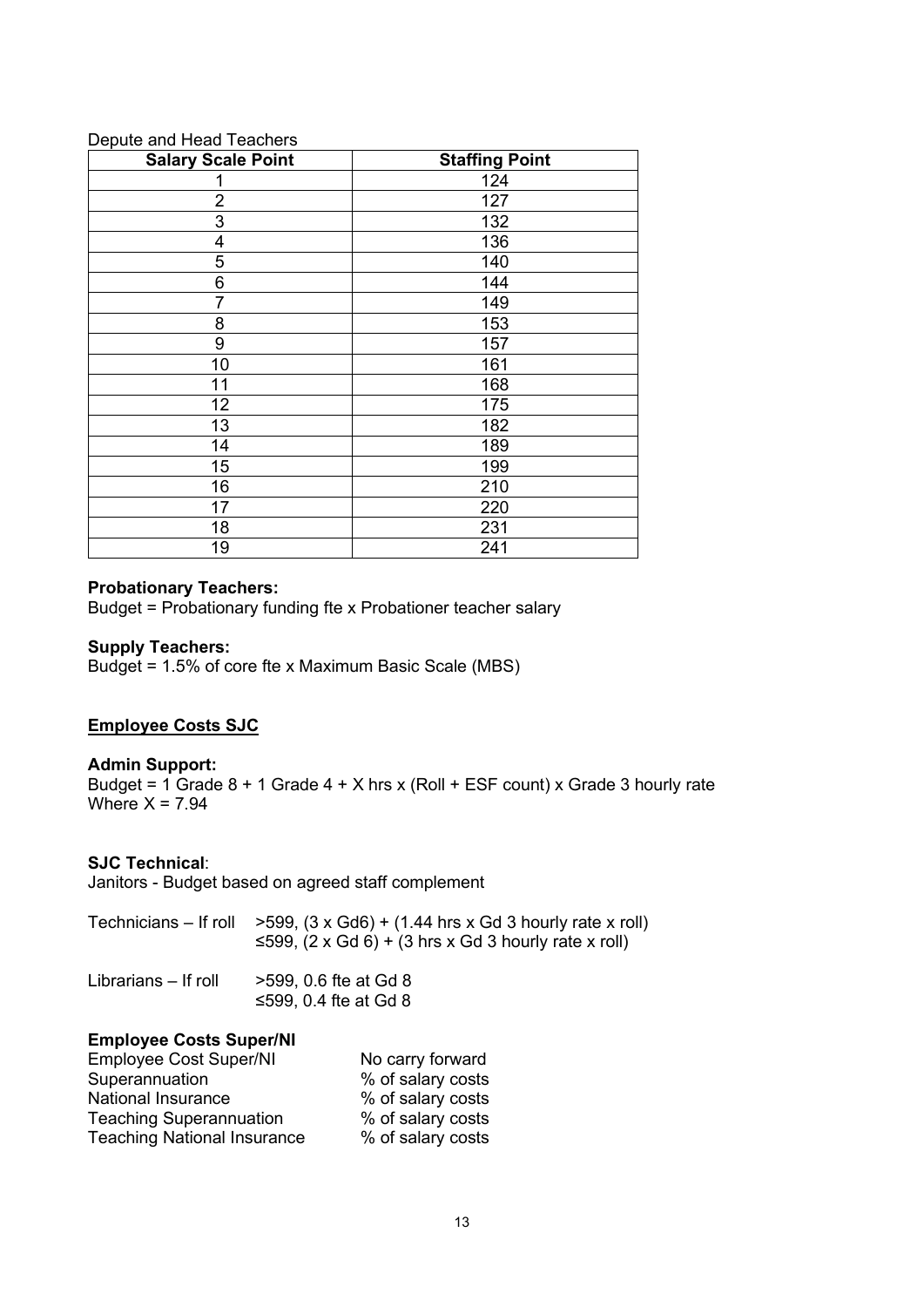# **Property Costs Devolved**

#### **Rents and Rates:**

Based on actual costs – No carry forward

#### **Repairs and Maintenance:**

Allocated a fixed basic amount plus additional allocation based on roll numbers and area of the school:

Budget =  $E A + E B X + E C Y$ <br>Where  $A = 1250$  $A = 1250$  $B = 4.0$  $C = 1.1$  $X =$  roll number Y = area of school

### **Energy Costs:**

Based on an average of 3 years actual expenditure

#### **Cleaning Materials**:

Basic Allocation per school plus an amount per pupil.

School with Community Facilities have been allocated a fixed amount in addition of £200

Budget =  $E A + (EB \times Roll)$ Where:  $\overline{A} = 50$  $B = 0.96$ 

#### **Supplies and Services**

# **Equipment and furniture:**

Budget =  $E$ A x Roll Where:  $A = 8.70$ 

#### **Travel and Plant – Devolved**

#### **Travel:**

Budget =  $E$ A +  $E$ B x FTE Where:  $A = Fixed weight amount per school$  $B = 30$ 

# **Administrative Costs – devolved**

#### **Printing:**

Budget =  $E A + (E B \times \text{Roll})$ Where:  $\dot{A} = 220$  $B = 0.3$ 

#### **Stationery:**

Budget =  $E A + (EB \times Roll)$ Where:  $A = 220$  $B = 0.3$